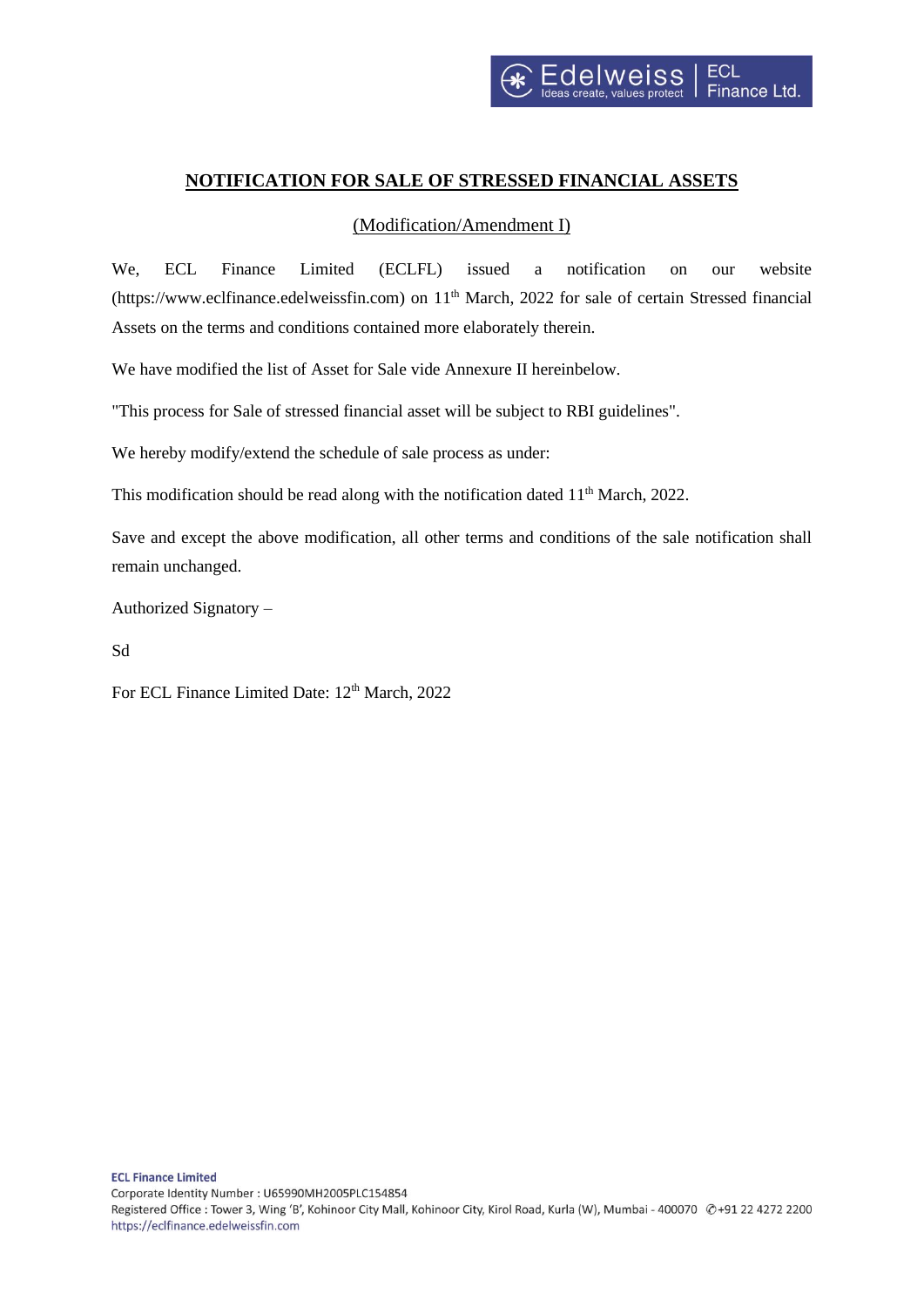## **Schedule**

| Sr. No.        | <b>Activity</b>                                                                                                  | Date & Time                                                                           |  |
|----------------|------------------------------------------------------------------------------------------------------------------|---------------------------------------------------------------------------------------|--|
| 1              | Paper Publication of Sale of Assets                                                                              | 11 <sup>th</sup> March, 2022                                                          |  |
| $\overline{2}$ | Last date of submission for EOI & Execution of<br><b>NDA</b>                                                     | 17th March, 2022                                                                      |  |
| 3              | <b>Opening of Data Room</b>                                                                                      | 12 <sup>th</sup> March, 2022 to 26 <sup>th</sup> March, 2022<br>(Both days inclusive) |  |
| $\overline{4}$ | <b>Resolution of Queries</b>                                                                                     | 12 <sup>th</sup> March, 2022 to 26 <sup>th</sup> March, 2022<br>(Both days inclusive) |  |
| 5              | <b>Intimation of Reserve Price</b>                                                                               | 21 <sup>st</sup> March, 2022                                                          |  |
| 6              | Providing information regarding names and details<br>of Authorized Officials to whom bids are to be<br>submitted | 21 <sup>st</sup> March, 2022                                                          |  |
| $\overline{7}$ | Submission of bids                                                                                               | 28 <sup>th</sup> March, 2022 by 12 Noon                                               |  |
| 8              | Date of Opening Bids and Communication to the<br><b>Successful Bidders</b>                                       | 28 <sup>th</sup> March, 2022 by 7 PM                                                  |  |
| 9              | Date of Payment & Documentation                                                                                  | 29th March, 2022 to 31st March, 2022                                                  |  |